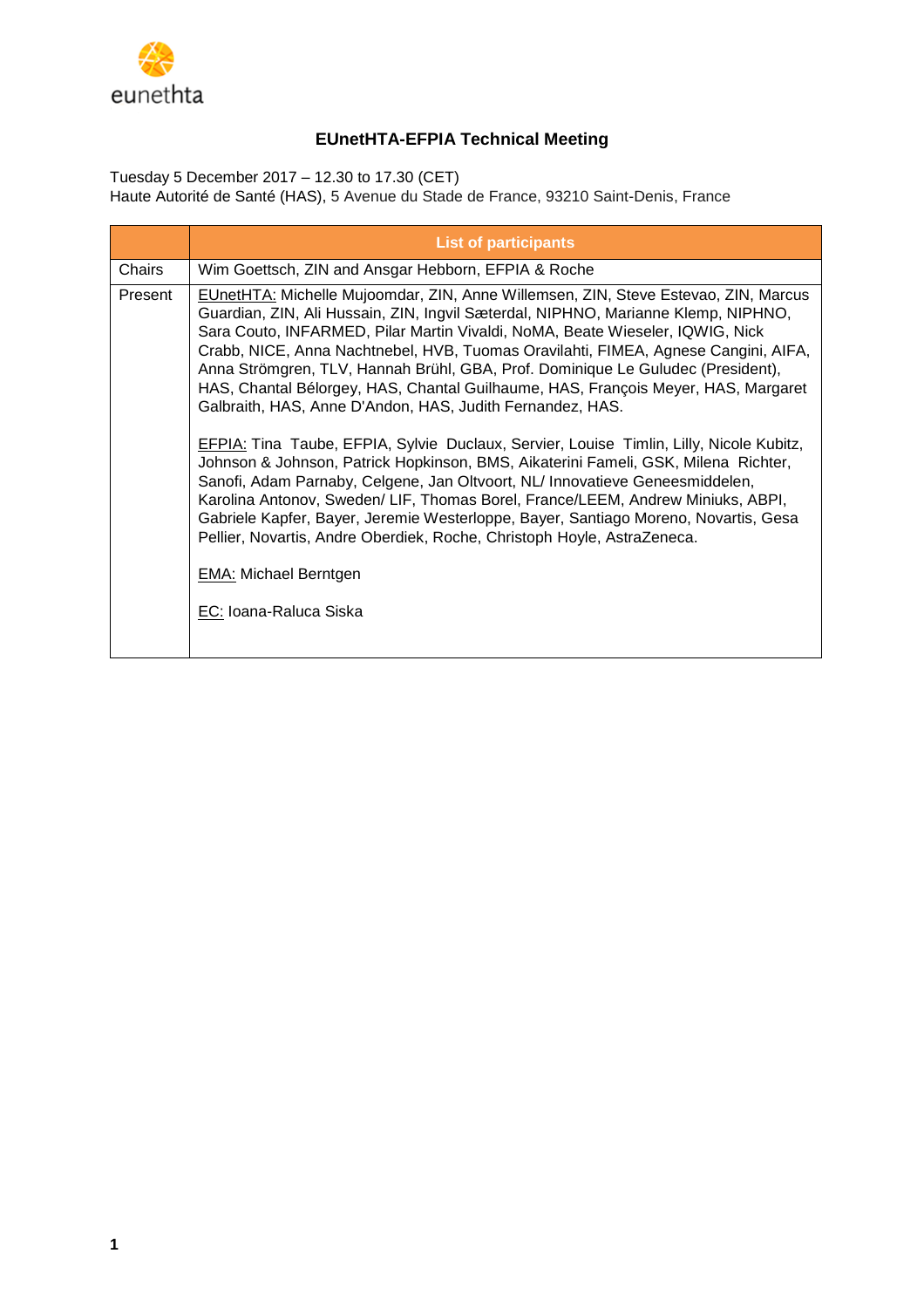

| <b>Description</b>                                                                                                                                                                                                                                                                   | Name(s)                                                                                                       |
|--------------------------------------------------------------------------------------------------------------------------------------------------------------------------------------------------------------------------------------------------------------------------------------|---------------------------------------------------------------------------------------------------------------|
| Welcome, introductions, and adoption of agenda<br>• Welcome by HAS<br>• Introduction of meeting Co-chairs<br>Wim Goettsch, EUnetHTA<br>$\circ$<br>o Ansgar Hebborn, EFPIA<br>• Tour de table                                                                                         | Wim Goettsch & Ansgar Hebborn                                                                                 |
| <b>WP4 - Joint Production</b>                                                                                                                                                                                                                                                        |                                                                                                               |
| • Completed and proposed changes to the joint REA<br>procedure                                                                                                                                                                                                                       | EUnetHTA: Ingvil Sæterdal & Anne<br>Willemsen                                                                 |
| • Feedback from companies participating in the on-going<br><b>RFAS</b>                                                                                                                                                                                                               | <b>EFPIA: Gesa Pellier</b><br>Pilot specific:<br>Andre Oberdiek, Santiago Moreno, &<br>Jeremie Westerloppe    |
| • Facilitated Discussion                                                                                                                                                                                                                                                             | Tina Taube & Michelle Mujoomdar                                                                               |
| • Anticipated use of joint REAs at a national level:<br>examples from authoring agencies                                                                                                                                                                                             | EUnetHTA: Anne d'Andon (HAS), Pilar<br>Martin (NoMA) & Anna Strömgren (TLV)                                   |
| Facilitating company participation in EUnetHTA JA3: an<br>EFPIA perspective<br>• Facilitated Discussion                                                                                                                                                                              | EFPIA: Adam Parnaby<br>Tina Taube & Michelle Mujoomdar                                                        |
| <b>Break</b>                                                                                                                                                                                                                                                                         |                                                                                                               |
| <b>WP5 - Evidence Generation</b><br>• Update on WP5B<br>• Update on Early Dialogue (ED) procedure<br>• EUnetHTA rapporteur's perspective on ED procedure<br>• Feedback from EFPIA on experience with EDs in JA3<br>(Multi-HTA and Parallel Consultation)<br>• Facilitated discussion | François Meyer<br>François Meyer<br>Hannah Brühl<br>EFPIA: Gabriele Kapfer<br>Tina Taube & Michelle Mujoomdar |
| <b>EC</b> update                                                                                                                                                                                                                                                                     | Ioana Siska                                                                                                   |
| Summary of decisions, actions, and closing remarks                                                                                                                                                                                                                                   | Wim Goettsch & Ansgar Hebborn                                                                                 |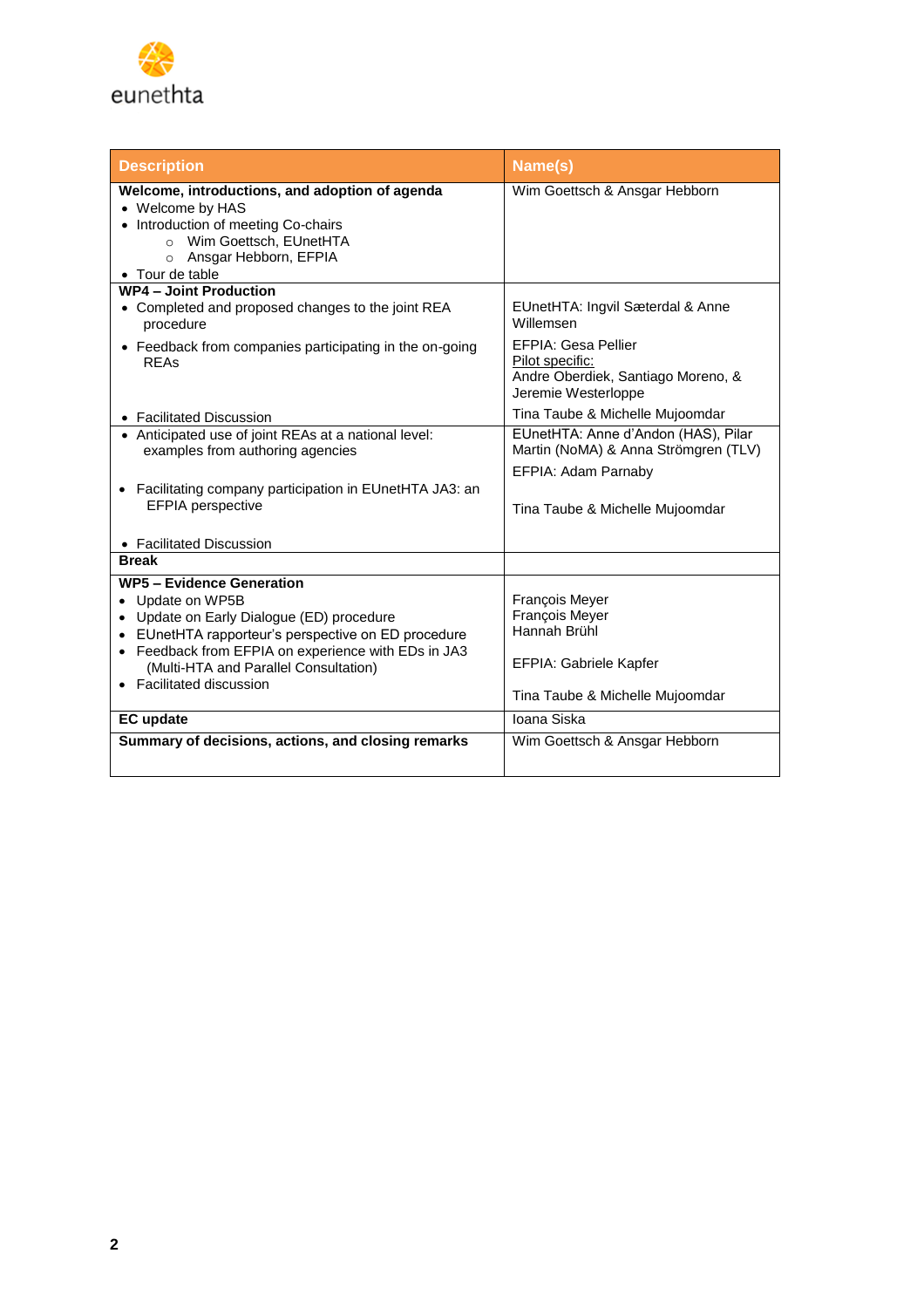

# **Welcome, introductions and adoption of the agenda**

This was the 2<sup>nd</sup> technical meeting between EUnetHTA and EFPIA over the course of EUnetHTA Joint Action 3.

The agenda was compiled based on input from EUnetHTA and EFPIA and has been adopted by both parties.

# **WP4 – Joint Production**

# *Completed and proposed changes to the joint REA procedure*

WP4 presented the objectives of WP4, which include the production of joint assessments and to refine the production processes of jointly produced assessments based on lessons learned from JA2. WP4 also aims to facilitate the uptake of joint assessments in national and local practice. To date, two Joint Assessments have been published−Midostaurin and Regorafenib and the publication of the third JA is expected in January 2018.

In the current process−and only for an initial marketing authorisation application−the EUnetHTA process is in parallel with the EMA procedure. WP4 reiterated that as per the current procedure, the assessment phase can only begin once the final submission file has been submitted by the manufacturer of the technology under assessment.

WP4 presented the feedback process, which includes a survey sent out after publication of the Joint Assessment to both, the assessment team and the manufacturer of the technology under assessment. In addition, a face-to-face meeting with authors and co-authors of the first two Joint Assessments was held during the assessment phase, to gather feedback without waiting until the end of the assessment phase. Outcomes from this were discussed at WP4 partner F2F meeting in September 2017.

WP4 highlighted the proposed changes to the Joint Assessment process. The proposed changes are based on a EUnetHTA WP4 pharma perspective and to date, do not include feedback from manufacturers. The main proposed change is the exclusion of the need to submit a draft submission file. With this change, the Letter of Intent should be more extensive. WP4 Pharma will make changes to the Letter of Intent template. In addition, in order to publish timely Joint Assessment reports, EUnetHTA will need to receive the submission file prior to the CHMP opinion. If there are unanticipated changes in the CHMP opinion, changes/updates to the EUnetHTA submission file will be permitted. The scoping phase and scoping F2F meeting will be focused on the PICO. WP4 will continue to ask authors and co-authors to prepare slides for the scoping F2F meeting describing how they plan on using the Joint Assessment report within their national HTA processes. WP4 has also started to update the assessment report template in order to enhance the readability of the final Joint Assessment report and will explore changes to the current processes of involvement of experts and patients.

WP4 presented the various tools and templates that are used throughout the Joint Assessment process and highlighted collaboration with WP6 on quality management regarding the development of SOPs WP4 confirmed that any changes to the process will be implemented when a next letter of intent is received.

# *Feedback from companies participating in the on-going REAs*

EFPIA shared observations from the first three assessments and presenting, from their perspective, eight key improvement targets including those which EUnetHTA has met and those which haven't been met. One of the issues mentioned was the fact that it is not always clear what the role of the dedicated reviewer is with respect to their contribution and the use of the report in their national setting. In general, EFPIA would like to see a greater commitment to encourage the use of produced reports.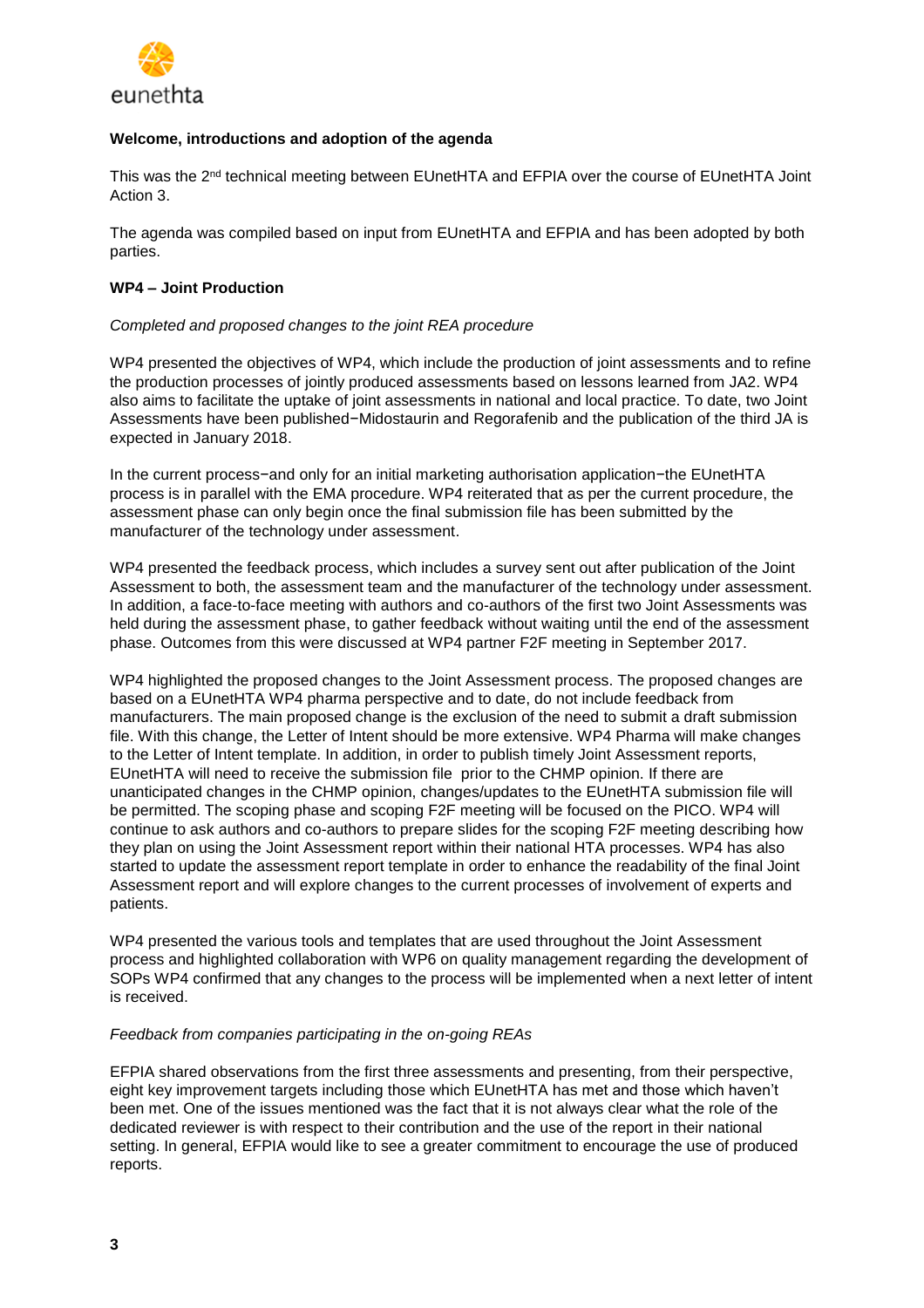

There is a need for a policy document describing what information is treated as confidential by EUnetHTA. This would facilitate discussions within companies and allow participating companies to share requested data/information with EUnetHTA in a timely manner. In addition, a platform or a software solution to share the information, rather than e-mail/file transfer, should be investigated. Flexibility in the procedure by EUnetHTA is welcomed; however, EUnetHTA should be more transparent regarding where in the process EUnetHTA is willing to show flexibility. Greater transparency regarding the author selection criteria would also be valuable and again, the role of dedicated reviewers could also be clarified further. Further suggestions included a structured approach to the inclusion of external experts, patients, and an increased consideration of EMA process timelines.

Some emerging or unresolved challenges include issues related to methodology and uptake/use in the national settings.

#### Novartis

Novartis shared from their perspective, what is going well, as well as what needs to be improved, and what will make JA3 succeed. The dialogue with the WP4 coordinator as well the rapid REA model and the REA processes are described as positive factors. Areas for improvement include the need for EUnetHTA to elaborate on their policy on handling of confidential information with a view to facilitating the provision of data to EUnetHTA by participating companies. Novartis believes the success of JA3 depends on the extent of REA adoption across Europe as well as a more active role for WP7 to encourage HTA agencies to adopt the REA reports.

## Roche

Roche proposed keeping the current working style and atmosphere of EUnetHTA/WP4 coordinating team, particularly the flexibility along the process, as well as maintaining the inclusion of type II variations as REA pilots. Roche also believes that EUnetHTA needs to finalise and update the user manual and provide rationale for data citation requests.

#### Bayer

The overall experience from Bayer was reported. The WP4 coordinating team was found to be highly collaborative as well as being excellent at communication and provided effective coordination. Bayer also found the F2F scoping meeting very useful as it allowed the development of a shared understanding of the scope. Bayer recommended that EUnetHTA ensures that report conclusions reflect all HTA bodies involved as well as ensure stakeholder engagement from clinical experts and patient representatives is incorporated. Finally, the process could be improved if EUnetHTA permit a dialogue between pharmaceutical companies, in particular during the period in which the companies are providing feedback on the draft report.

#### *General Discussion*

WP4 thanked EFPIA and the individual companies for their feedback. It was noted that some of the input/suggestions are already being taken on board.

On the issue of confidentiality raised by EFPIA, IQWiG questions the confidentiality arrangements within EUnetHTA as in many European countries, including Germany, it is a legal requirement to publish all documents associated with a report. EFPIA clarified that the objective of such a policy would not be to limit the publication of data, but rather to facilitate provision of requested data to EUnetHTA in a timely manner.

EFPIA reiterated that the EUnetHTA guidelines should be enforced. Novartis noted that two important methods topics were missing from the list of EUnetHTA guidelines. These topics refer to the reporting of indirect treatment comparisons and how to handle single-arm studies. Novartis recommended EUnetHTA to develop its own guidelines to cover both topics or alternatively adopt published "best practice" guidelines.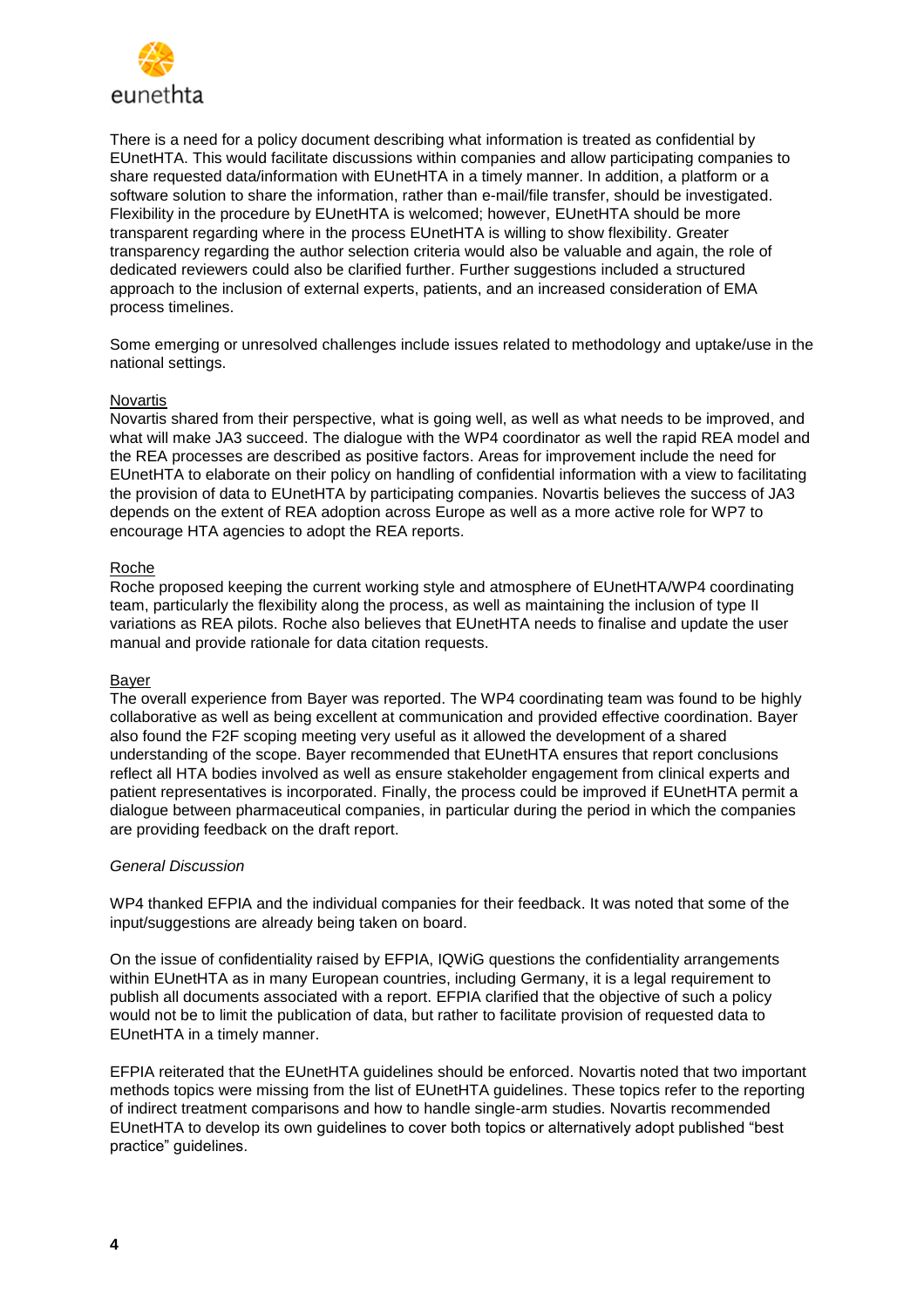

The need to update the EUnetHTA guideline on indirect treatment comparisons has been recognised by WP4 and has been referred to WP6B. Regarding guidelines for handling single-arm trials, EUnetHTA responded that these kinds of trials are not adapted for a REA which includes relative effectiveness assessment and requires comparative data. EFPIA considers this as a topic for discussion as for some products it might be of relevance.

With respect to feedback regarding criteria for authors, the WP4 LP shared criteria that have been developed for author selection. WP4 stressed the importance of uptake of reports at a national level. Authoring teams need to balance this commitment to use the report in at the national level with ensuring that the reports are of high quality. IQWiG flagged that mandated uptake/use from all authoring team members (i.e., including dedicated reviewers) could be detrimental to the number of countries who could participate to joint assessments. This challenge was recognised by EFPIA, but an national uptake/use was still emphasised as being critical.

## *Anticipated use of joint REAs at a national level: examples from authoring agencies*

# **HAS**

The overall experience is that working on a general European level helps increase knowledge of European HTA processes and drug assessment methods across countries. Coordination by ZIN and the WP Lead and co-Lead is fundamental. Some practical difficulties are acknowledged which include overall time consumption, multiple steps/deadlines, and the need to improve the REA template to be fit for purpose for national HTABs.

HAS also stresses that implementation cannot be summarised as a simple copy and paste of the common report and that it can be done in different ways, for example from being used as additional information to the replacement of the national report with uptake of some parts of the common report, etc.

HAS reminded of the difference between an assessment and an appraisal, the former focusing on a critical analysis of the data whereas the latter means a recommendation for reimbursement and a quantification of the clinical added value voted by an independent committee as determined by the law. Rapid REAs are focused on the assessment and will not replace national appraisals. Performing common appraisals is not the aim of the common work and would require a modification to French law – which is not supported by the French Ministry of Health. Nevertheless, rapid REAs provide HAS staff with a first glimpse at the dossier. They can be a basis for national assessment and are shared with the HTA committee as an additional informative assessment report. When authoring, priority is given to the dossier so that it can be presented to the HTA committee quickly after national submission. All combined it contributes to a reduction in the time necessary for carrying out the national assessment.

In order to increase the use of rapid REAs, HAS would like to see improvement in the template so that parts of the report can be directly copied/pasted (after translation) into the national template and with the objective to have more emphasis on HTA added value.

In the future, HAS envisages asking for a lighter national submission file when HAS is involved as author/reviewer of the rapid REA to further increase national implementation of joint assessments.

# NOMA

An outline of the Norwegian health care system was presented as well the role of NOMA as a HTA unit in Norway. Three criteria must be addressed in NOMAs assessment: relative efficacy with safety included, cost-effectiveness, and the severity of the disease. In June, a meeting with Novartis (MAH) was held where they were informed about the REA project. NOMA urged MAH to use the EUnetHTA joint assessment report in the submission file dossier for single technology assessment (STA). NOMA will use the Midostaurin joint assessment report in their STA in order to obtain efficiency gains

NOMA believes there is potential for further use of EUnetHTA REAs in an international setting. Preconditions for extensive re-use were presented and include: ensuring they are in line with the national request, are available at the appropriate time and that all involved parties are informed of the forthcoming availability of the EUnetHTA report, and that data are accessible.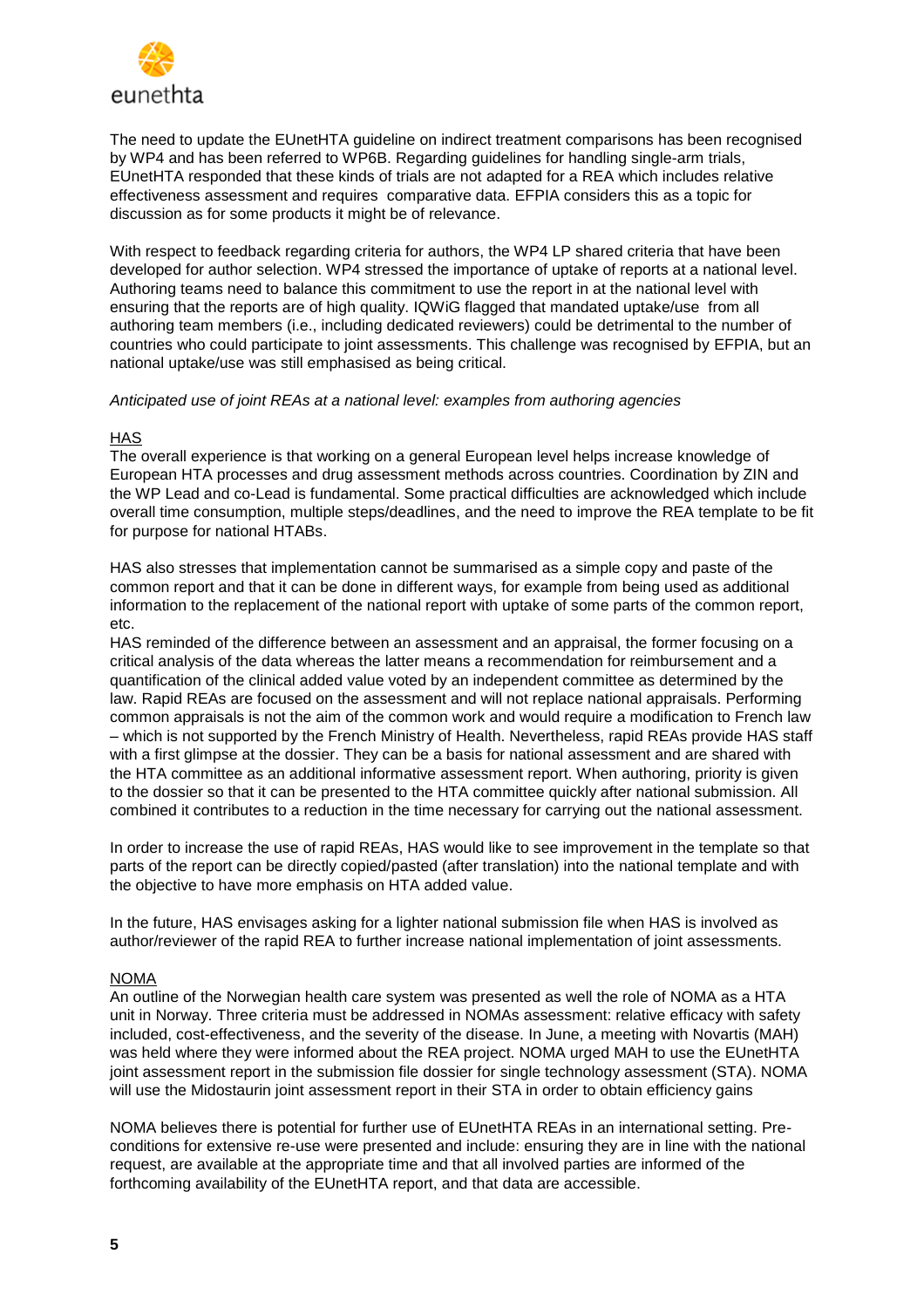

Main success factors for conducting joint assessments include accepting common principles for the conduct of HTA, as well as following European project management structures and ensuring there is consistency and reproducibility in EUnetHTA reports.

# **TLV**

TLV still requires a national application for reimbursement. A reimbursement decision is usually made within 180 days. For the Alecensa REA, TLV will use the applicable parts of HTA and add the domain on cost-effectiveness. For REAs where TLV is not part of the authoring team, TLV will find it extra useful to read discussions about alternative comparators. If relative efficacy and safety in an indirect comparison has been discussed in the REA of an alternative comparator, this could be of great value. Uncertainties in the analysis are also interesting for TLV to read.

## *General Discussion*

Feedback at technical meetings such as this was emphasised by all parties as being important.

## *Facilitating company participation in EUnetHTA JA3: an EFPIA perspective*

Celgene presented the interests of companies when considering participating in WP4 of JA3. From a company perspective, interests include reasonable evidence expectations, no duplication at Member State level and patient access.

A business-case led decision-making process is followed when a company reviews the decision to participate in a REA pilot. Cost is a major consideration, particularly headcount and resource considerations. Smaller companies with limited resources may not be so keen to invest heavily in pilots. Companies will also assess the benefits of the recently completed and on-going JA3 pilots and these must be distinguished from the benefits of 'EUnetHTA collaboration'.

With respect to the asset selection process, companies will undertake evaluations to consider which asset – these evaluations may be lengthy and time-consuming. Benefits to the company of participating in the pilot process must therefore be clear. Methodology was raised as a potential concern and needs to be addressed.

There was acknowledgement that much had been learned from the REAs produced to date. These positive learning experiences have allowed companies to reconsider their own internal processes.

#### *Discussion*

Industry believes it's important to the streamline process, without trading off quality.

NOMA shared that at a national level, a considerable difference is observed in the quality of the dossiers where market access and regulatory departments communicate in companies. In line with this, EUnetHTA has emphasised the importance of having both market access and regulatory representatives attend the F2F scoping meetings.

#### **WP5 – Evidence Generation**

HAS (WP5 LP) recalled the key objective of WP5 which is to help generate optimal and robust evidence for different stakeholders along the technology lifecycle. To achieve this, WP5 has two strands, Initial Evidence generation Early Dialogues (EDs), strand A, and post-launch evidence generation (PLEG), strand B.

#### *Update on WP5B*

The main activity of WP5B is to conduct PLEG pilots, that may be focused on specific products or on disease registries.

With regard to disease registries, EUnetHTA cooperates with the EMA by participating in the EMA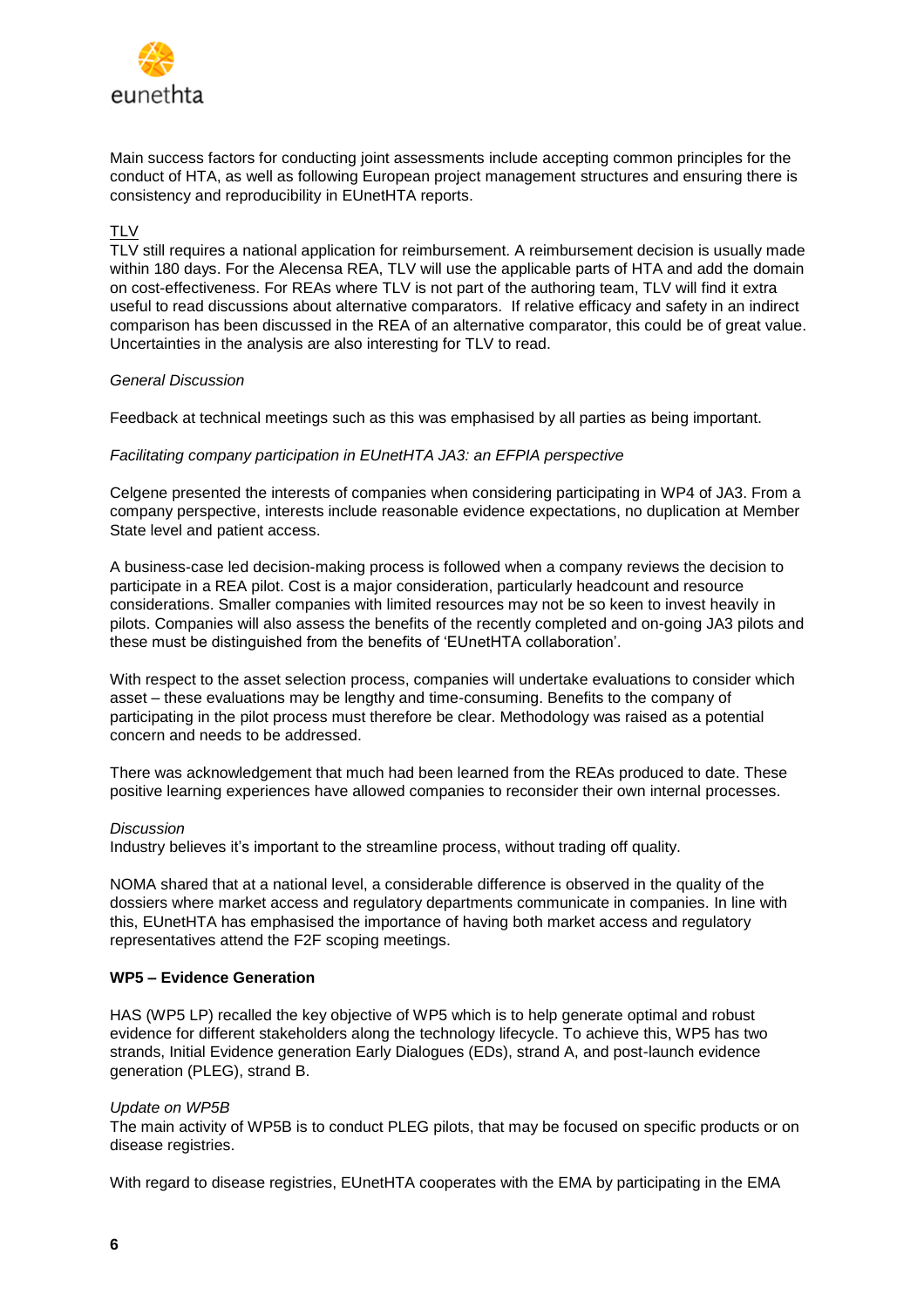

qualification procedure that has recently be put in place for registries. In this procedure, the applicant is not a pharmaceutical company but an academic society or a not-for-profit organisation that runs a registry. Both quality aspects and definition of the data of interest are discusses in this process and EUnetHTA brings the HTA contribution in this process. Two qualification procedures have been engaged up to now.

Product-specific pilots on PLEG will give the opportunity to EUnetHTA partners to voluntarily cooperate on selected drugs for which a cross-border effort would be worthwhile. Orphan drugs with small target populations would be good candidates for such pilots. This cooperation could minimise differences between national requests for additional data collection, and make this PLEG more robust and useful for a possible re-assessment of the product after some years on the market. The cooperation may consist in defining the common research question or the minimum data set for PLEG, as well as providing advice on methodology. The outcome of PLEG pilots give added value to national HTA bodies by proposing the 'core data set' or 'core common protocol' which allows the gathering of data from a much higher number of patients than uncoordinated national PLEGs. The final decision on a possible request for PLEG will remain at the national level.

HAS presents details of the first pilot, qualifications of registries for a rare disease, cooperation with EMA and then outlines the current status of PLEG pilots, the first product specific pilots will be decided during the WP5 annual meeting in Berlin on December 8<sup>th</sup> . The EUnetHTA-EMA work plan is also presented.

## *WP5A - Update on ED procedure by the WP5A Secretariat and coordinator*

HAS outlines the context of Early Dialogues before starting EUnetHTA Joint Action 3 and compare it with the current situation.

The following key details on new procedure were shared:

- The Early Dialogue Working Party (EDWP) was created in order to establish and ensure robust high-quality HTA outputs. Members are HTA bodies experienced in collaborative EDs with adequate expertise, availability and budget as well as a high commitment to participate in EDs.
- Creation of the EUnetHTA ED Secretariat to facilitate streamlined logistics, improved HTA coordination
- The introduction of EDs' coordinator and rapporteur.
- The final outcome of the EUnetHTA ED procedures with a coordination of HTABs answers and an effort to reach consensus where possible.

Recommendations were made to the companies to extend dialogue/advice to discussion about postlaunch evidence generation.

For further information on the ED procedure, please consult the supporting presentations.

#### *EUnetHTA EDs rapporteur's perspective on ED procedure*

GBA presents the current status of EUnetHTA EDs, highlighting that 14 requests have been received since the start of JA3. A flow chart is presented on how GBA is structured, drawing particular attention to the several points of interaction between the actors presented.

GBA has held carried out the role of rapporteur for the first EDs of JA3. From this experience, they conclude that there is strong cooperation between coordinator and rapporteur and between the EDC/SAWP coordinator. Most of the time overlap in HTAB positions has been observed which facilitates coordinator/rapporteur task to gather common position among HTAB.

## *Feedback from EFPIA on experience with EDs in JA3 (Multi-HTA and PC)*

There is strong support for a single European parallel consultation process involving regulators and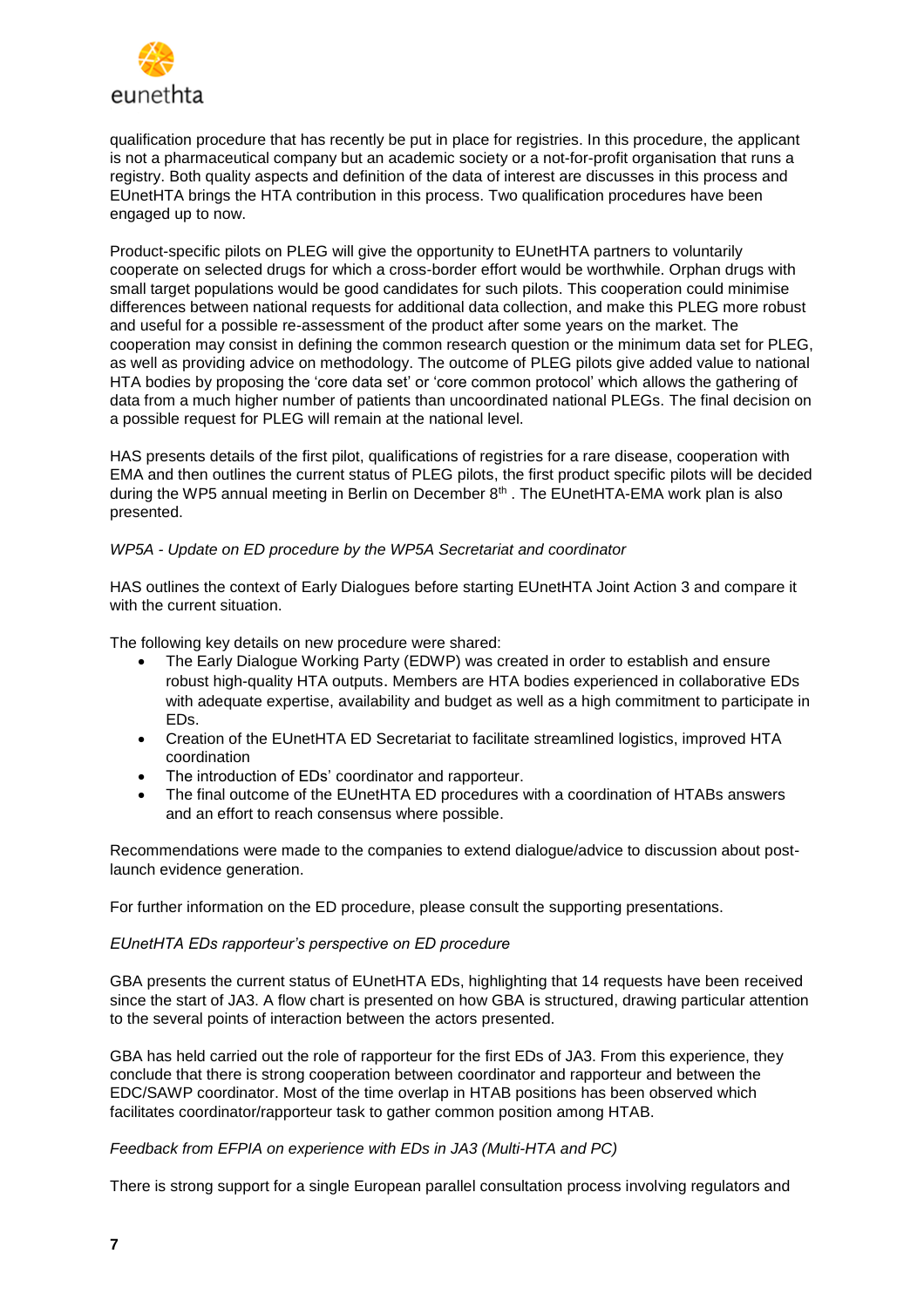

HTA bodies, particularly because companies work on global development plans to meet multiple stakeholder needs. EFPIA also recognises that there is a role for European regulatory advice and separate national HTA advice because some regulatory questions will be less relevant to HTA bodies and national HTA bodies may have context-specific requests that may warrant different types of discussions.

Experiences so far are positive and industry supports the process as set out in the guidance document. To further improve, more consistent and predictable HTAB engagement, with dedicated resources across HTABs is needed. A more streamlined approach that consolidates HTA views and facilitates increased EMA-EUnetHTA interaction, an improvement of the timelines for sending in lists of issues and a greater involvement of patients and experts are also recommended to further improve the EUnetHTA process.

For a full list of suggested improvements, please consult the supporting presentation.

## *General Discussion*

There is agreement that EUnetHTA must focus on production and HAS amongst other partners will be working towards increasing submissions.

EFPIA expressed concern regarding the currently eligibility for the involvement of the EDWP in that the criteria may select for certain types of products (e.g., orphans medicinal products). EFPIA's position is that no eligibility criteria be applied.

EFPIA suggests the PCI model as a way forward for vaccines, however there is concern that this model is still very new and it is too early to judge.

On the question of expected number of requests per month, EUnetHTA confirms that this is between three to four requests.

EFPIA reiterates that industry needs processes to be quick and responsive and resourcing within EUnetHTA must therefore be a key priority. HAS confirms that a decision will be made to increase capacity within the organisation, once the new financing mechanism is in place.

Whether or not scientific advice improved the HTA rating was also discussed and HAS confirmed that as the scientific advice is not validated by local scientific committees, it could be a potential intellectual conflict of interest. Additionally, HAS does not know if companies follow their scientific advice.

Concerns are also raised around the relevance of processes from country to country and there is general agreement that there is a greater need to understand these across all partners.

#### **EC update**

EC presents the timeline from 2016 to 2020 for EU cooperation on HTA. The Inception Impact Assessment was published on 15 September 2016 and an online public consultation closed in January 2017. The Impact Assessment has also been completed and received a positive response from theEC's Regulatory Scrutiny Board. EC is working on a legislative proposal to be adopted at the beginning of 2018 which should put in place a framework for EU cooperation beyond 2020. The key elements of this cooperation model system will be a member state-driven approach, a focus on clinical assessment at the time of market launch (for medicinal products) and high quality and timely output. The proposed new system will also include a mandatory uptake element, which should be understood as obligation to use the joint report at national level without any further duplication. The system must also be wholly transparent and fit for purpose.

Besides joint REA, possible areas of joint work include common tools and methodologies, horizon scanning/topic selection and joint early dialogues for multi-HTA and in parallel with regulators. Joint